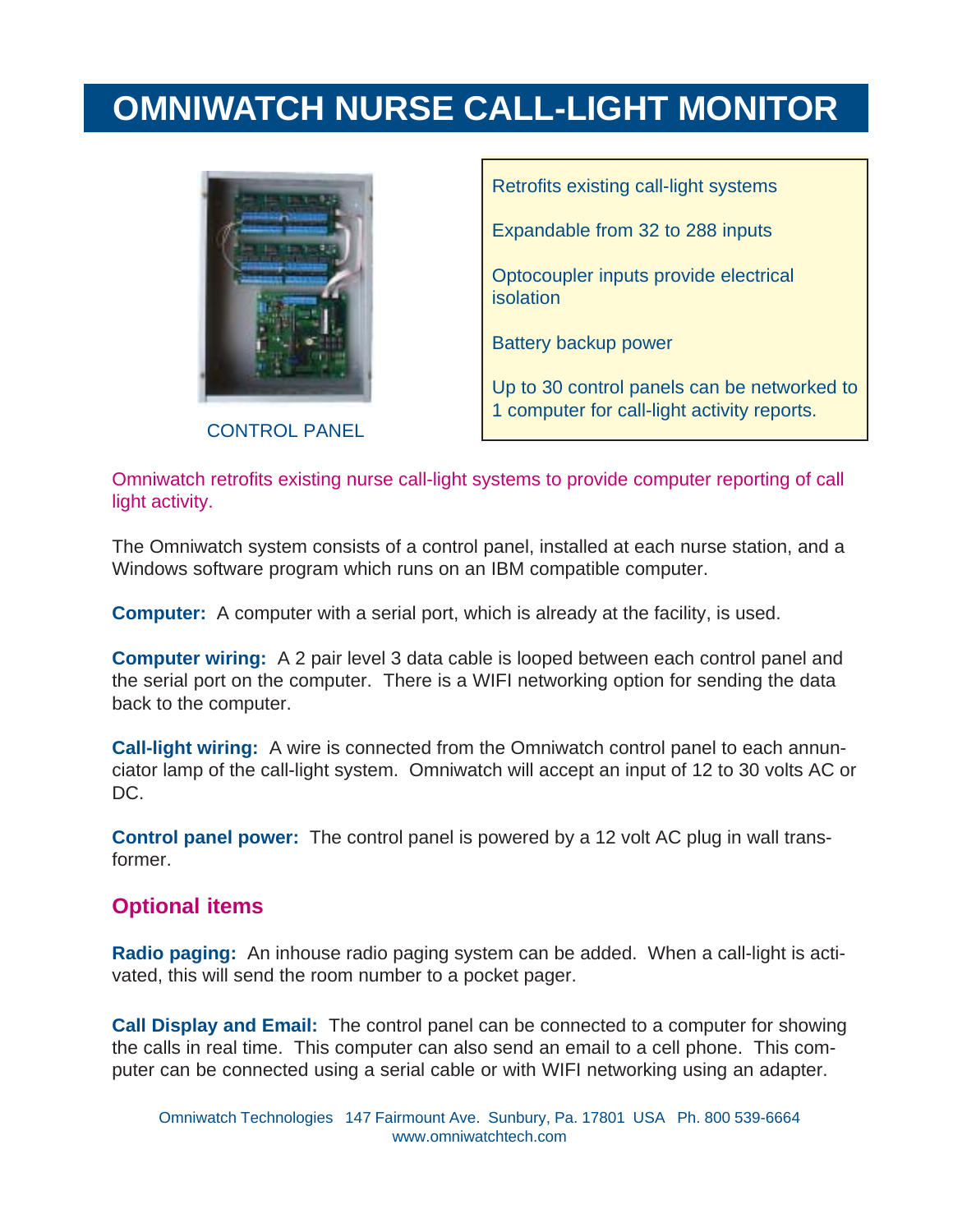# **Nurse-Call Radio Paging Interface**



CONTROL PANEL

#### **Initiate pages from:**

Nurse call lights Door alarms Any device that outputs 12 - 24V

- Expands up to 288 inputs
- All inputs opto-coupler isolated
- Will accept inputs of 12V 30V AC or DC
- Programmable recall time
- Programmable manager page

### **Optional computer reports:**

Now available with the Omniwatch software to produce management reports of call light activity. Can be configured with or without radio paging with this option.

A radio paging interface that will take any alarm input and send a message to an onsite pager. Each input is programmed, by a computer, with a message and the pager number to send to. It is also possible to set up an alternate pager number, that will receive a page when any input is activated. A manager pager can also be set up to receive a page if the alarm condition is still on after a user programmable length of time after a page and one recall.

> For nurse-call applications each input can be set to detect if the call is normal or emergency and send this information to the pager.

Since all inputs are opto-coupler isolated, A combination of input devices such as nurse-call and door alarms could be used.

Uses either TEK, Comp2 or TAP/PET protocol for On-Site paging equipment..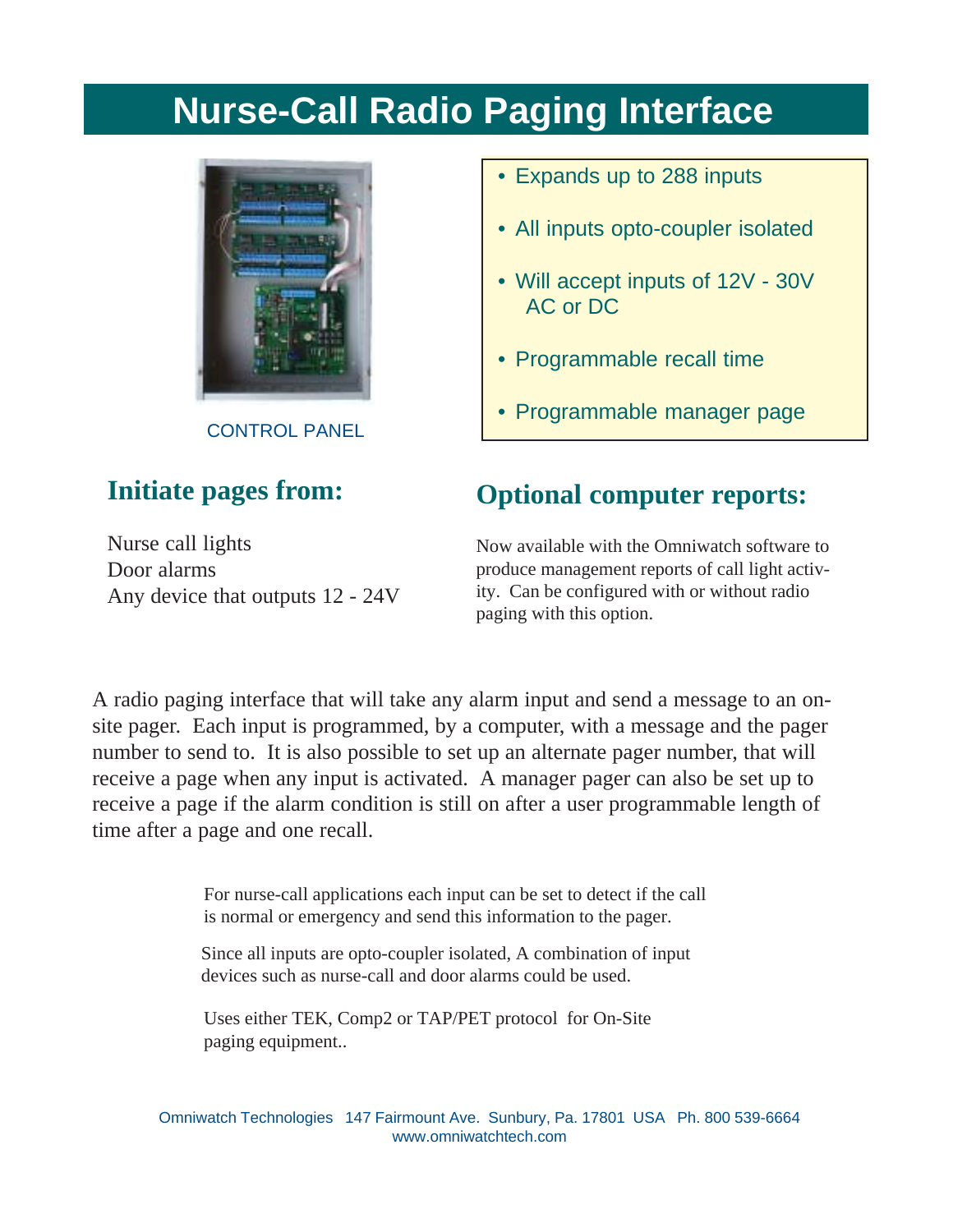#### **Examples of printouts from the Omniwatch Nurse Call Monitor**

|                           |         |     | from $6/01/12$ to $6/30/12$                   |         |              |         |
|---------------------------|---------|-----|-----------------------------------------------|---------|--------------|---------|
| <b>Station</b>            | Shift 1 |     | Shift 2                                       | Shift 3 | <b>Total</b> | Calls % |
| 1 First Floor             | 1.8     |     | 1.4                                           | 1.0     | 1.5          | 20      |
| 2 Second Floor            | 3.9     |     | 2.6                                           | 2.2     | 3.0          | 62      |
| 3 Third Floor             | 3.0     |     | 1.9                                           | 1.9     | 2.3          | 18      |
| Total average for shift 1 |         | 3.3 | Calls                                         | 4491    |              |         |
| Total average for shift 2 |         | 2.3 | Calls                                         | 4301    |              |         |
| Total average for shift 3 |         | 1.9 | Calls                                         | 2479    |              |         |
| Total average is          |         | 2.6 | <b>Total Calls</b>                            | 11271   |              |         |
|                           |         |     | <b>Total calls for each station and shift</b> |         |              |         |
| <b>Station</b>            | Shift 1 |     | Shift 2                                       | Shift 3 | <b>Total</b> | Calls % |
| 1 First Floor             | 929     |     | 738                                           | 552     | 2219         | 20      |
| 2 Second Floor            | 2839    |     | 2735                                          | 1479    | 7053         | 62      |
| 3 Third Floor             | 723     |     | 828                                           | 448     | 1999         | 18      |

The average response time and calls for each nurse's station and shift is printed for any date range desired.

| Nurse Call Monitor summary by room activity from 6/1/12 to 6/30/12 |       |                      |                      |             |             |  |
|--------------------------------------------------------------------|-------|----------------------|----------------------|-------------|-------------|--|
|                                                                    |       | Average              | [calls] average time |             |             |  |
| Room                                                               | Calls | <b>Response Time</b> | Shift 1              | Shift 2     | Shift 3     |  |
| 224                                                                | 567   | 3.1                  | $[160]$ 4.4          | $[176]$ 3.6 | $[231]$ 1.8 |  |
| 228                                                                | 517   | 3.4                  | $[140]$ 4.5          | $[175]$ 4.0 | $[202]$ 2.0 |  |
| 239                                                                | 514   | 2.7                  | $[159]$ 2.7          | $[215]$ 3.3 | $[140]$ 1.8 |  |
| 212                                                                | 414   | 2.3                  | $[128]$ 2.2          | $[173]$ 2.9 | $[113]$ 1.5 |  |

This report is a summary by room and is sorted by the number of calls for each room. It can also be printed by the order of rooms. Calls and response time is also shown by shift.